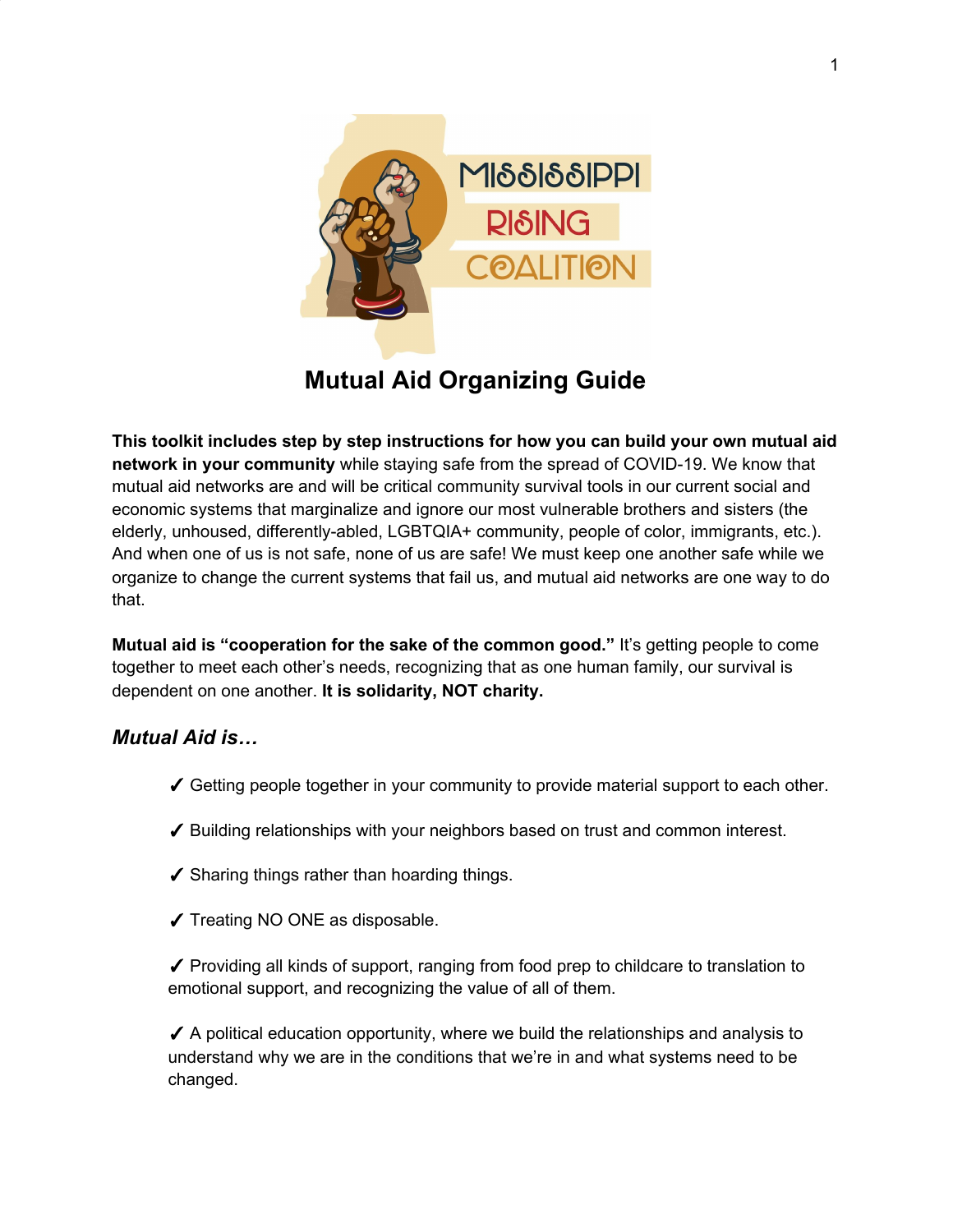✓ Preparation for the next disaster (natural or economic). Next time around we'll already have relationships with each other and know who is vulnerable and needs support.

✓ A great jumping off point for other kinds of organizing and movement work.

## *Mutual aid is not…*

- ✗ Quid pro quo transactions or exclusive to only those who "deserve" it.
- ✗ Only for disasters or crises.
- ✗ Charity, a way to "save" people or a hierarchy.



*(If you're interested in learning more about the long history, politics and practice of mutual aid, we encourage you to read the links we're including at the end of this toolkit.)*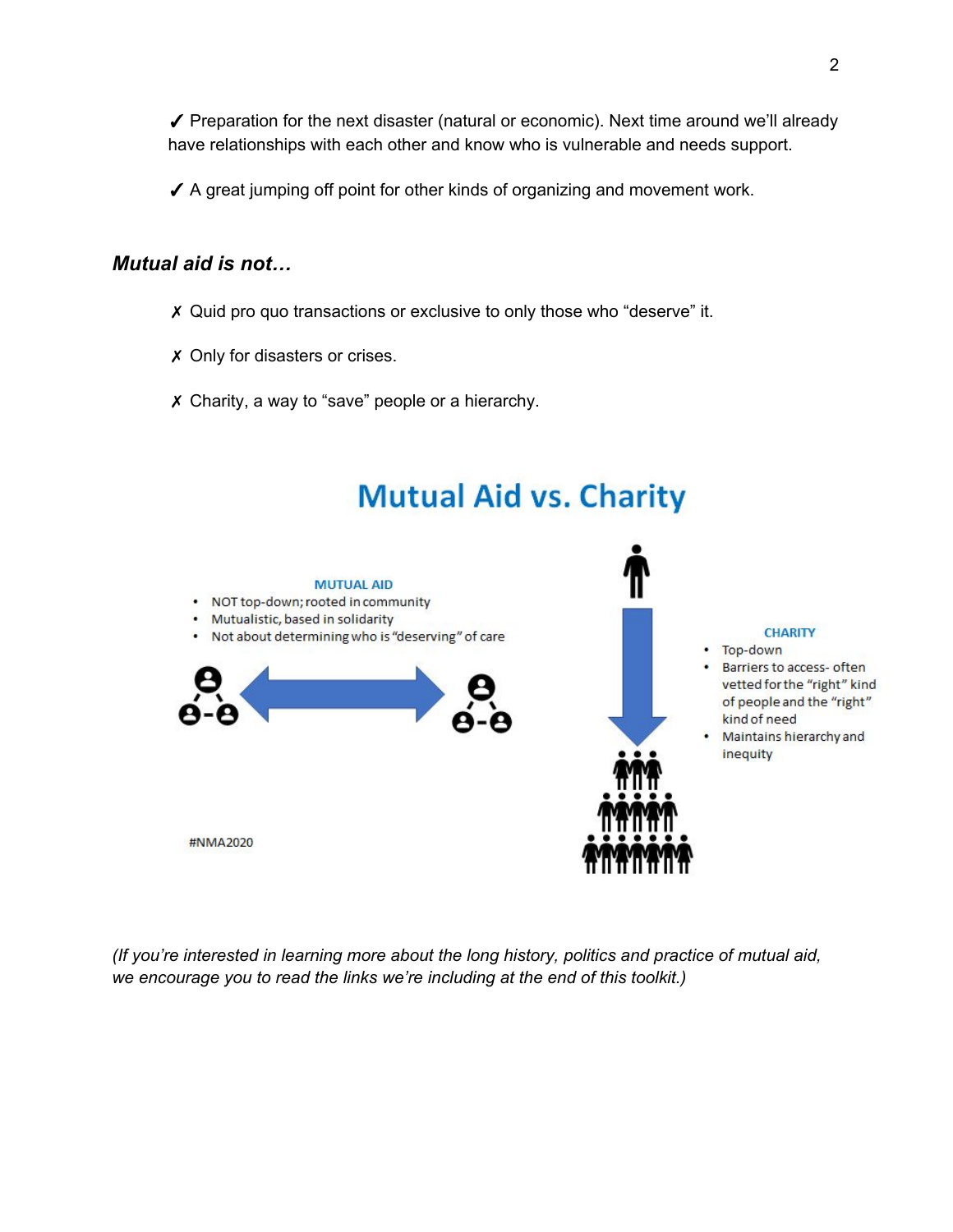## *Mutual Aid Organizing: Step by Step*

**Mutual aid can happen between two, twenty, or two hundred people (or more!). A good place to start, though, is with defining your "pod" or your people.** This may be your best friends, your neighborhood, your city ward, folks from church, or the handful of acquaintances you never hang out with but who want to practice community care. It's important to assess who would show up for you in a crisis or emergency, and who you'd do the same for.

**This is where "pod mapping" comes in.** Pod mapping is a tool to help you get organized—to connect, make a plan, and follow through if and when it's needed. There may be certain qualities you look for in the folks in your pod(s): maybe they're really reliable, well-resourced, generous, committed, kind. Maybe they have certain skills that you don't and need. Maybe they live nearby. See the pod mapping tool on page 7 to get started.

**A common pod formation is a neighborhood pod, so we'll use neighborhood pods as an example here, and we'll assume YOU are your neighborhood captain.** As a neighborhood captain, you'd take on the responsibility of reaching out to your neighbors, checking in on what needs are arising on your block, coordinating a neighborhood group chat or phone tree, and staying in touch with the point people from other neighborhoods for resource pooling. We are trying to build a network of many neighborhood pods across your city.

#### **Step 1: Define your zone, and start your Pod.**

- Start small. 5-20 people is a good starting point, and build out as you gain confidence.
- Invite members. Reach out to neighbors by phone, email, social media or flyering. If you decide to flyer, you can print (or write out) copies of the pod contact sheet provided on page 5 and deliver to your neighbors. You might deliver fliers to the houses/apartments right around where you live. Knock, talk through the flyer with them, and if they aren't home, leave a flyer. Keep in mind, it is illegal to put things in others' mailboxes, so if they aren't home, leave the flier in the crack of their door. The purpose of the fliers is to exchange contact information in order to start the neighborhood group chat/phone tree.

#### **Step 2: Name your pod.** Pick a fun name with your group!

### **Step 3: Build your pod.**

- Create a group chat for your neighborhood and as people text you, add them to the group. We recommend WhatsApp or Signal. Some mutual aid groups use private Facebook groups for communication.
- Troubleshoot as needed help folks download the app and get it set up if they need it, answer questions, and ask neighbors to help bring more people in.
- Neighborhood Pods should be between 5 and 30 or so, if there are more than 30 neighbors interested, figure out how to split up into two pods.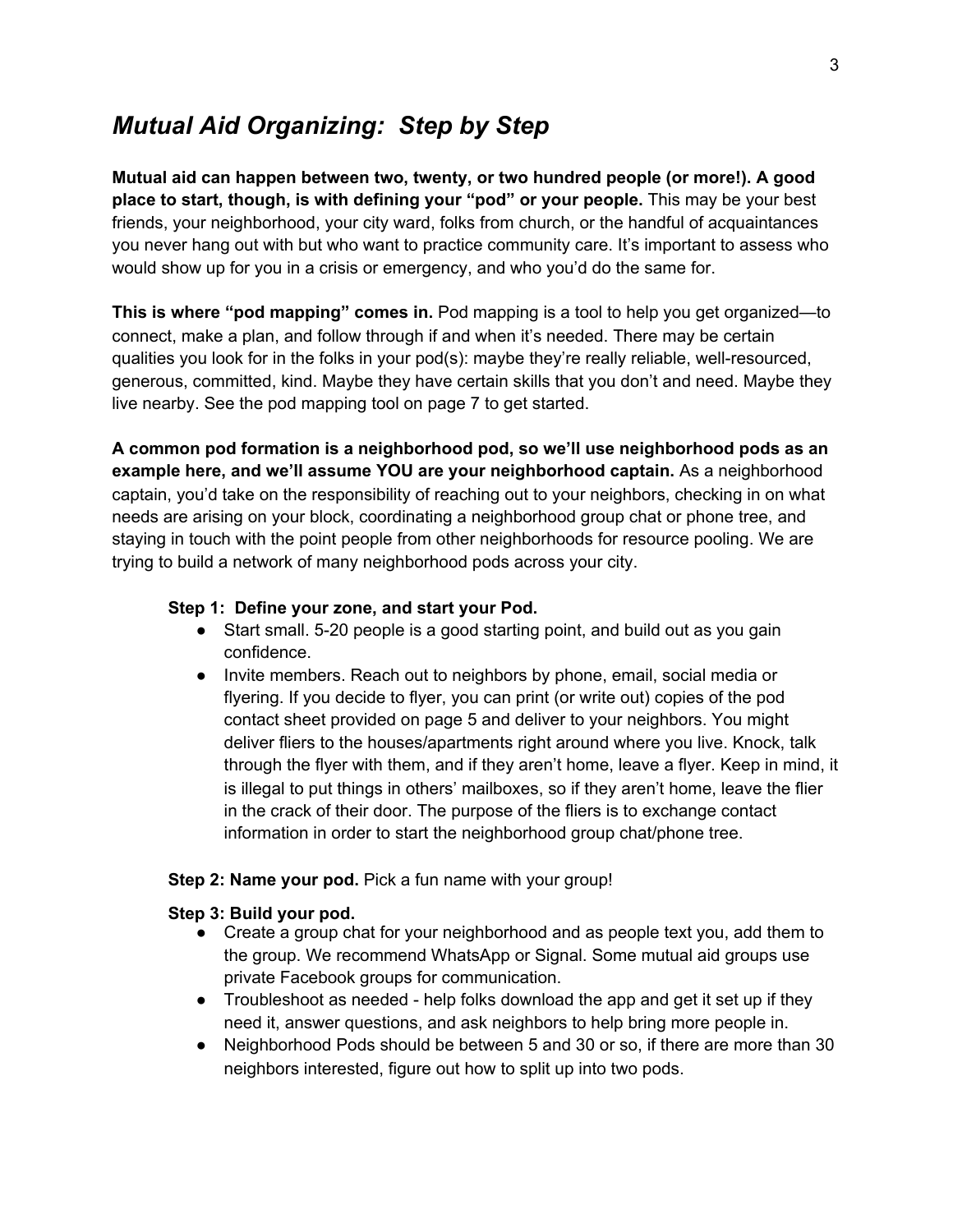- Stay in touch with folks. Use the conversation guide provided below to get a sense of what support needs may come up in your pod.
- Map and share wider community resources.

### **Step 4: Connect to other pods.**

• Create a Neighborhood Captains chat on WhatsApp or Signal to connect with other pods. You may want to ask for resources that your pod doesn't have, ask for advice, share successes, or offer ideas to others.

## **Step 5: Build relationships and support each other.**

- Set some community agreements, for example, treating each other with respect and assuming the best intentions. You also want to get a sense of what each person needs, and what each person can do to help. These are some questions to ask each other:
	- What are your hobbies and interests?
	- What languages do you speak?
	- When are you generally working/busy and when are you generally available?
	- $\circ$  How regularly do you want to check in?
	- What is your living situation like and who else lives with you?
	- Who are your emergency contacts?
	- What resources, skills or knowledge do you have that you could share with the pod or help others with?
	- What are your needs? What are you afraid of losing? What do you need help with?
	- Do you have any important health info about yourself you want to share with me? For example, do you have regular prescriptions or appointments you need to maintain?
	- What will be your primary concerns if the pandemic lasts two months or longer?
- You might find that it takes multiple conversations with each other before people feel comfortable discussing the last few questions. That's okay! Relationship building is not a means to mutual aid, but fundamental to the work itself.
- Support each other. Your pod will have lots of needs at this time, and they may change as this pandemic continues. Some needs that might or have already come up:
	- Food (both grocery store trips and prep)
	- Childcare (especially as schools close)
	- Picking up medicine or other absolutely essential errands
	- Cleaning supplies
	- Financial support (especially as more workers get laid off or have to stay home without sick leave)
	- Emotional support and socializing
	- Mental health counseling and services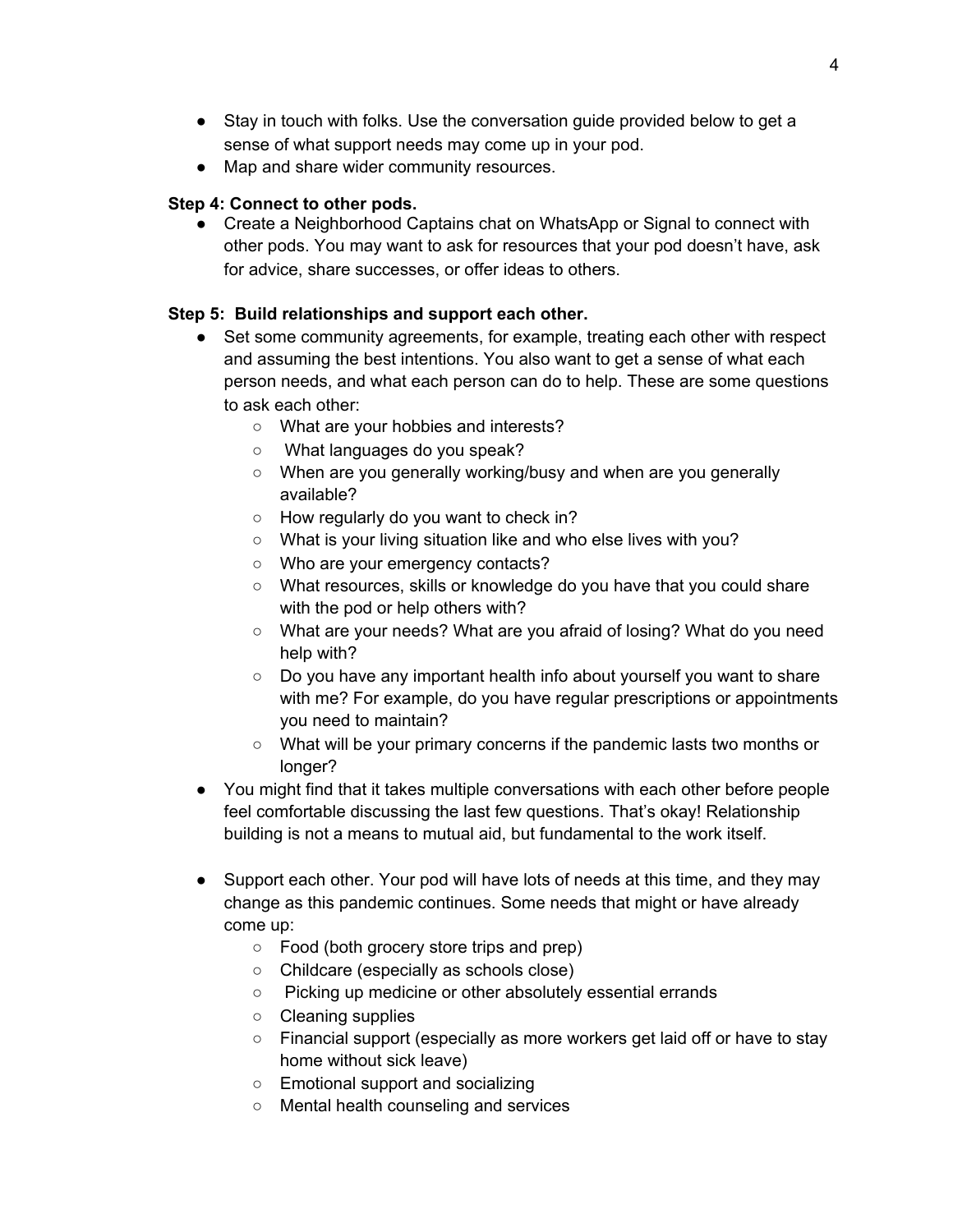- Recreational activities, for both adults and children
- Help navigating benefits processes
- Language translation/support
- Information on what community resources are available
- Tech assistance
- Internet access
- Timely and accurate public health information

#### **Pod Contact Sheet**

| and I am your neighbor at the address              |
|----------------------------------------------------|
| and                                                |
| my number is ________________________________      |
| I'm reaching out because I know that Coronavirus   |
| is spreading in our area, and I want to be         |
| connected with you and our other neighbors so we   |
| can stay in touch, pool resources, and support     |
| each other with any needs that may come up. I am   |
| going to coordinate a group text message thread or |
| phone tree so we can be in communication. Please   |
| text me when you get this if you would like to be  |
| part of this network. If you prefer not to         |
| communicate via text, give me a call and we can    |
| talk that way!                                     |
|                                                    |

### **Pod Conversation Guide**

This can be a conversation or you can take notes, compiling a little neighborhood directory with emergency contacts for people. **We encourage that you have this conversation over the phone once you have exchanged info rather than in person to minimize disease spread.**

1. Hi neighbor! We may not know each other well but I'd like to hear your concerns and needs so I can give you a hand if you need it in this scary time. Tell me a little about yourself. What is your living situation like? Do you have pets? What are your days like?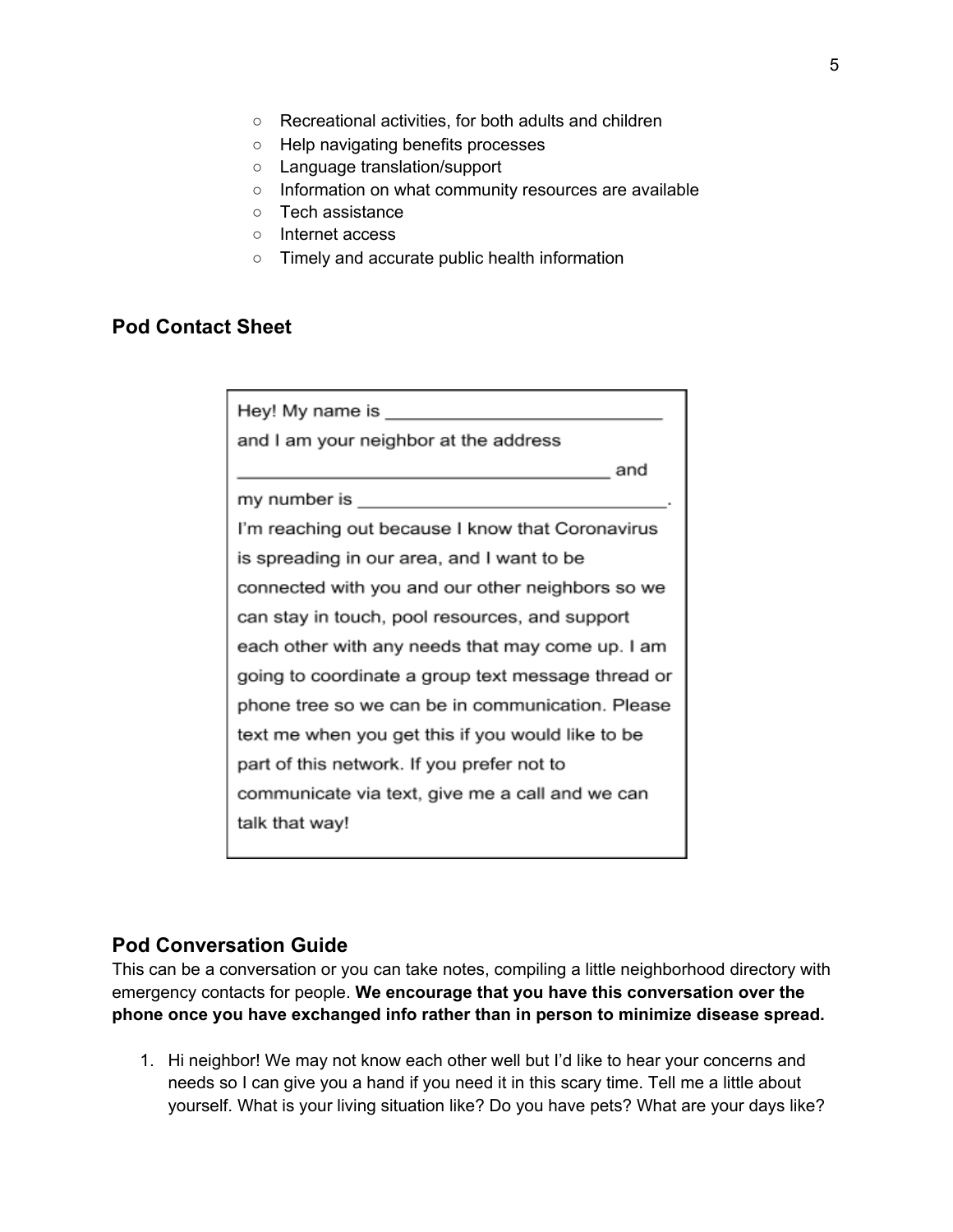Do you have any particular skills or hobbies? Do you have any particular challenges or needs at this time?

- 2. What are you concerned about right now in regard to COVID-19? Your health or your family's? Losing work or childcare? Being confined to your home? What do you think this may mean for you?
- 3. Who are the main people in your life who you contact about your well-being? How do you contact them (by phone, on facebook), and would you be open to sharing their contact info with me in case of emergency? Who else lives with you, and how can we best contact them if need be?
- 4. What resources, skills, interests, knowledge do you hold that you would be open to sharing with the block?
- 5. What do you think is important to share with me and others about your health? Dietary restrictions? Where do you pick up prescriptions? Which clinic do you go to?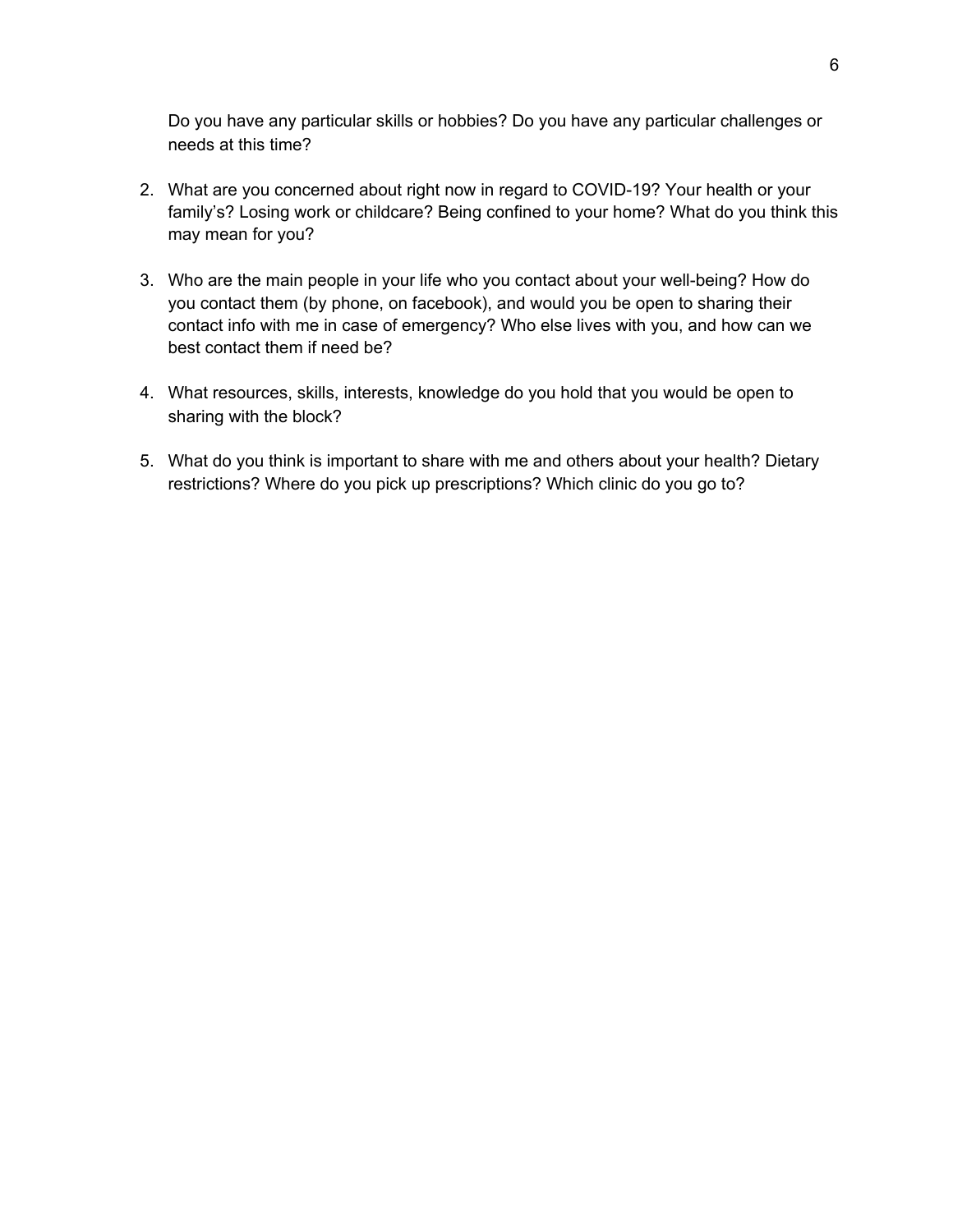## **Pod Mapping Tool**



- In the center circle, write your name. If you are using a neighborhood pod model, the neighborhood captain goes in the center circle.
- The dark circles are your pod. It's important to write specific names, as well as what supports they can provide. Is it a neighbor who has a generator that will charge your wheelchair when the electricity is out? Is it someone who can buy and drop off groceries? What about a friend who will take care of you when you're sick? Talk to your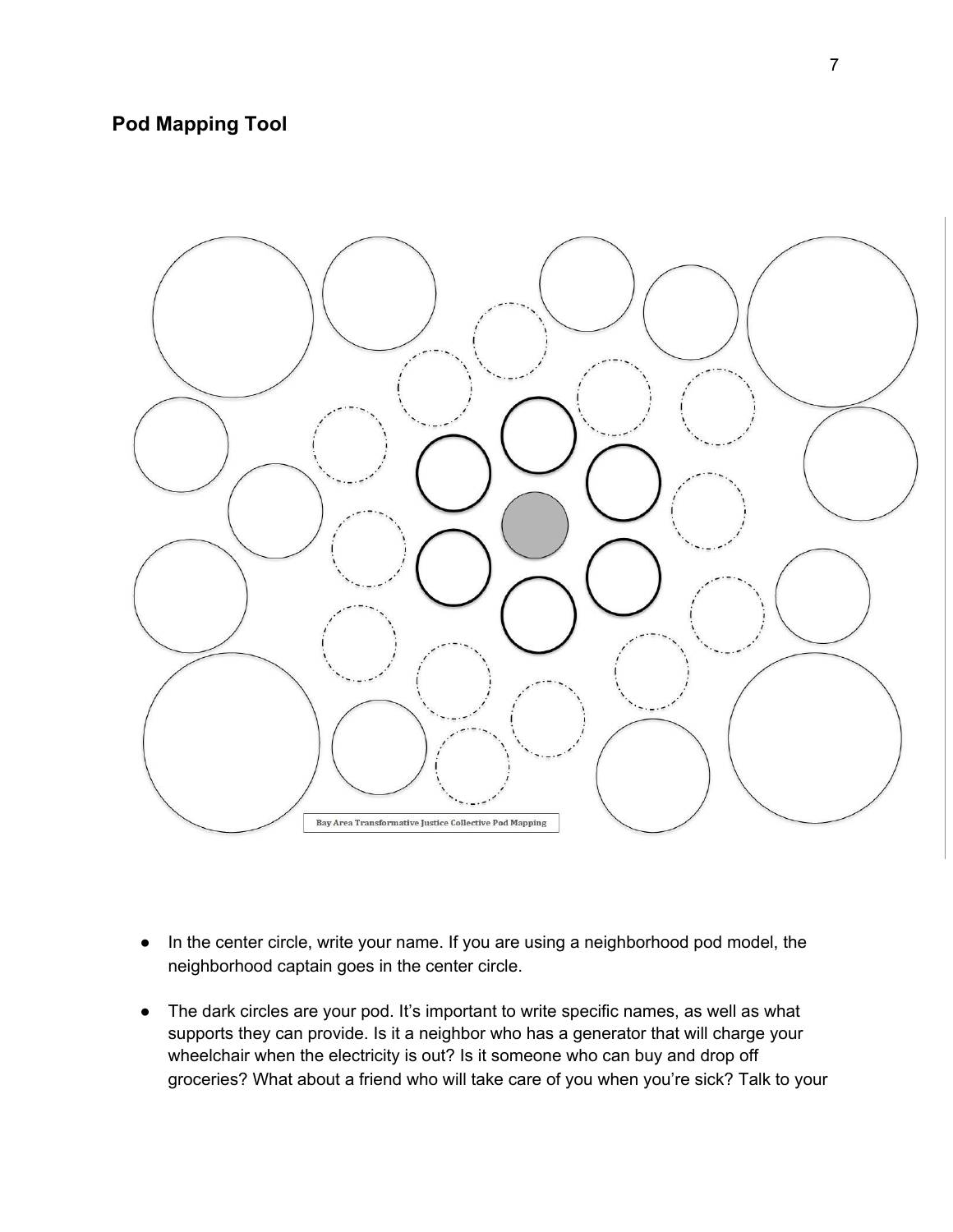people and ask what they feel able to provide. Then ask them what they need from you to be in *their* pod, or let them know what you can offer. (Mutual aid is mutual.)

- The dotted lines are people who are movable—they could become part of your pod if you have some conversations and build relationships.
- The larger circles on the outside are bigger community groups, networks, organizations, etc that could be resources for you.
- PDX GOOGLE COIKE BRIAN NOOR)  $(\partial \rho_\mathcal{W}$ LITAH DREY GALADRIE **JAC** JAKE COALE MAR GLENN MAD tash CHELSER DAVID HAYES ETFR ATHEN CARRIE FRANKIE
- Here's a completed pod map as an example.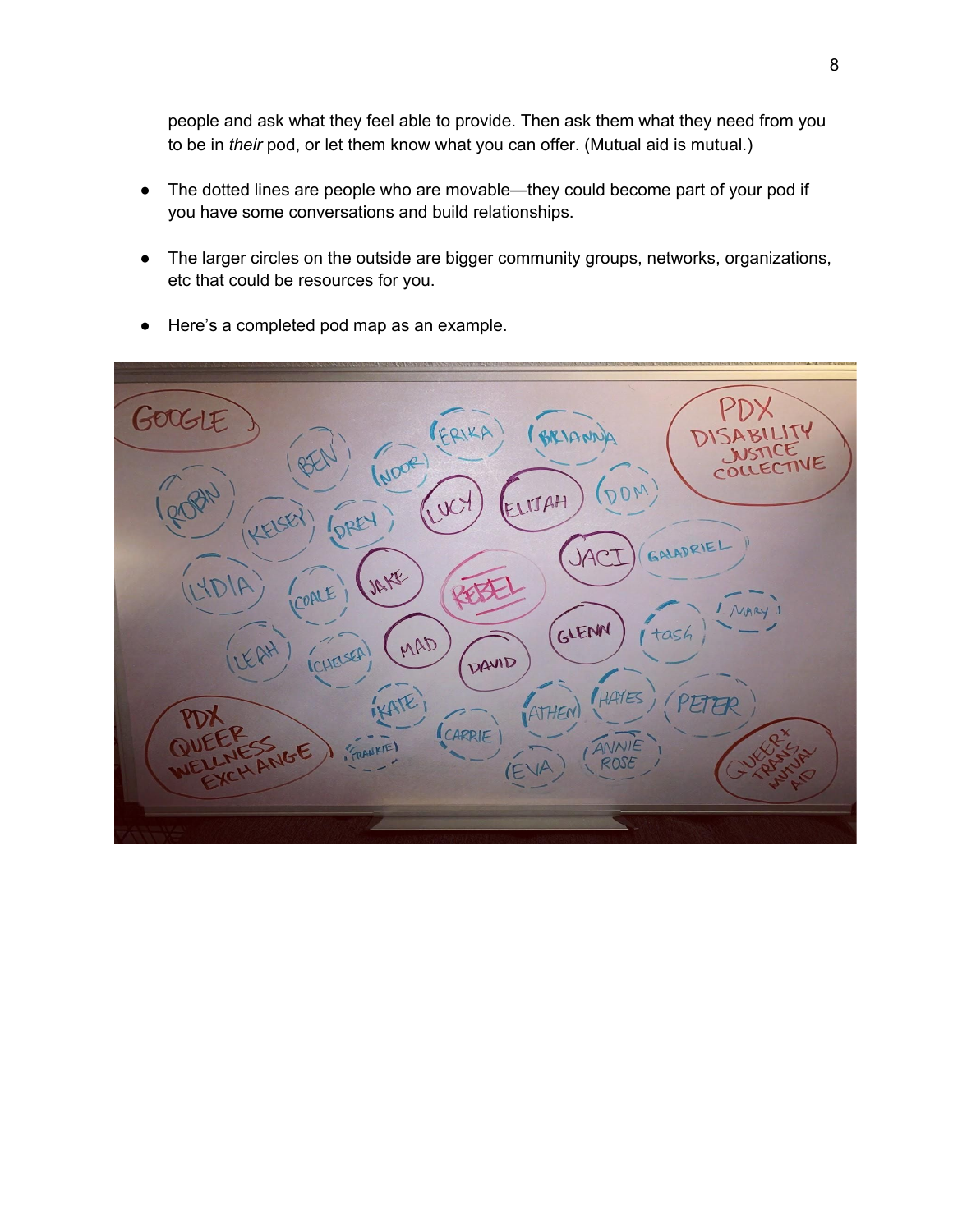## *Health & Safety Tips*

Organizing mutual aid during COVID-19 means taking extra precautions to protect yourself and your community from the spread of the virus. Here are some tips for minimizing your exposure:

✓ Practice social distancing. Do not interact with people face-to-face. Connect with each other through phone/web.

✓ Go to grocery stores and pharmacies for essential errands at non-peak hours.

✓ Use delivery services when possible so you stay home. Pool money to pay for these services or find a volunteer delivery collective in your community.

✓ When dropping off food/medicine for someone, they should not open the door while you are there. Coordinate the dropoff through text/phone or speak through the door. Don't touch doorbells with your finger.

✓ Consider using digital payments rather than handing cash back and forth for errand reimbursements.

 $\checkmark$  Pool money to support one another so folks can stay home from work when they are sick or if they have a job that does not allow them to work remotely.

✓ Try to remain local and bike, walk, scooter or drive. Avoid public transit when possible. Avoid rideshares and taxis when possible.

 $\checkmark$  When you're outside, try to keep 6 feet away from other people at all times.

✓ Wipe down and disinfect everything you bring into your home.'